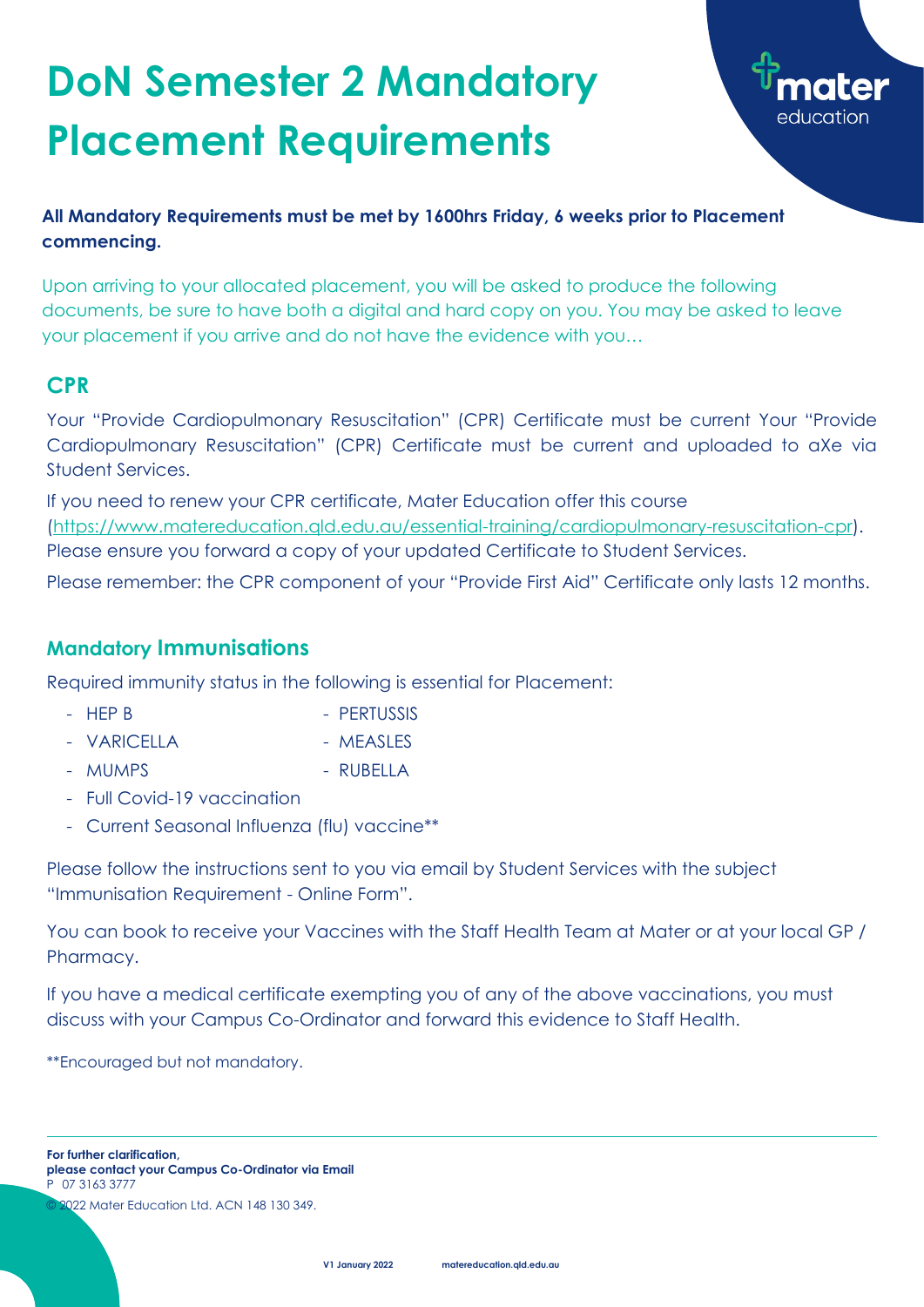**V1 January 2022 [matereducation.qld.edu.au](http://www.matereducation.qld.edu.au/)**

#### **When will I find out about my Placement allocation?**

All students who have met the "Mandatory Requirements" will be notified by 1600hrs Friday, 5 weeks prior to placement commencing via their Campus Co-Ordinator.

#### **What happens if I do not meet the "Mandatory Placement Requirements"?**

You will not be allocated placement – please contact your Campus Co-Ordinator to discuss.

#### **Where will I be allocated for placement?**

The Mater Student Placements Team have agreements with Mater and several External Facilities outside of Mater. Each Semester there may be different placement opportunities on offer.

Your Campus Co-Ordinator will be made aware of all placement opportunities on offer during Term 1 and will discuss these with you in class.

Mater Education attempts to place you at a Facility within a reasonable distance from your address however this is not always possible.

#### **Where do I go to find my placement information?**

When your placement is confirmed it will be available on SPOT (Student Placement Online Tool [http://www.spotapp.com.au/\)](http://www.spotapp.com.au/).

If you have forgotten your password, click "forgot password" on the home page.

Login to SPOT to view all information pertaining to the Hospital ward you have been allocated to.

mater

educatior

#### **I am unable to work weekends or night duty**

All Hospitals have nursing students attending their Facilities not just from Mater Education but from the many Universities in our district. To be able to accommodate the hundreds of students who need placements to complete their qualifications, facilities make available their 24/7 rosters so that students can complete their placement component of their qualification

#### **I have reviewed my roster and note that I am allocated a shift on a day I have a commitment that cannot be changed**

If you have spoken to another student who has agreed to swap with you, you may complete the "Request for Change Form".

This must be a complete swap of both Facility / Hospital ward and hours. See the "Request for Change Form".

#### **What do I need to take with me?**

Please see the "DoN Semester 2 Mandatory Placement Requirements" document for all placement requirements.

As per course requirements, you are required to complete 120hrs of clinical placement.

During this placement you will be expected to put into practice all clinical skills learnt in SIM during the Semester while critically thinking with your sound knowledge base.

Once you have completed your Diploma and are a Registered Enrolled Nurse, you will be allocated a 24/7 roster. Placement is a great opportunity to understand what that involves.

Important things to remember:

- You are going to be placed in a Hospital Setting as this is an acute skill setting
- You will be allocated a mixture of AM, PM, night duty, weekend and public holiday shifts (24/7 roster) with no more than 6 shifts in a row
- AM shifts may commence as early as 0615hrs
- PM shifts may finish as late as 2330hrs
- Night duty shifts commence as early as 2230hrs
- Please make the most of this wonderful opportunity: remember all nursing skills are important

## **DoN Semester 2 Placement FAQ's**

**For further clarification, please contact your Campus Co-Ordinator via Email** P 07 3163 3777

© 2022 Mater Education Ltd. ACN 148 130 349.